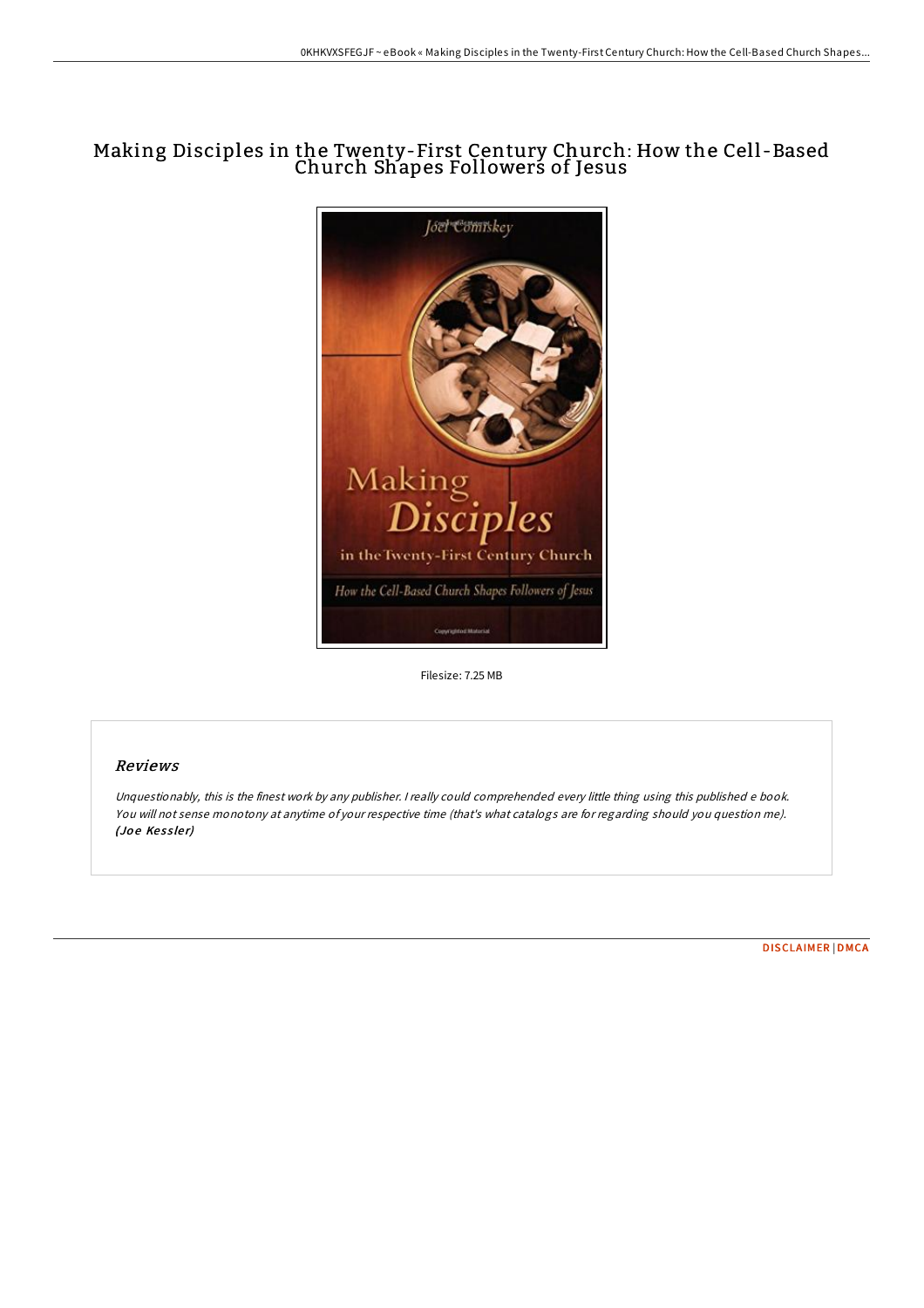## MAKING DISCIPLES IN THE TWENTY-FIRST CENTURY CHURCH: HOW THE CELL-BASED CHURCH SHAPES FOLLOWERS OF JESUS



CCS Publishing, 2013. Book Condition: New. Brand New, Unread Copy in Perfect Condition. A+ Customer Service! Summary: We know that the goal of the Christian life is to glorify God and to enjoy him forever. While this is God's ultimate plan, does he have a particular purpose for the cell-based church? I've been wrestling with this question for the past twenty-two years. This question confronts me every time I coach a pastor or pastors. In preparation for coaching, I ask myself, "What is my principal objective in helping this pastor?" "Where am I guiding this church?" "What am I trying to do?" I've come to the conclusion that the primary goal of cell ministry is to make disciples who make disciples. Christ's last command to his disciples was for them to repeat the process and to reproduce new disciples. But how were they supposed to do that? This book answers these questions.The early church followed Christ's pattern by making disciples through the house churches that periodically celebrated together in public worship. In 2 Timothy 2:1-2, Paul tells Timothy to continue the discipleship process by passing on the pure gospel message to faithful men and women. Even though the term "disciple" is later replaced by words such as "brothers," "sisters," "Christians," and "saints," the concept remains the same. We in North America and the Western world often project our own cultural bias into Christ's great commission (Matthew 28:18-20). Most discipleship books, in fact, assume that discipleship is an individualistic endeavor--between me and God. And yes, there is an important individual aspect (e.g., personal devotions, etc.). Yet in Matthew 28, Jesus was talking to a group of disciples. He wanted them to follow his example by making disciples in a group. Jesus molded twelve disciples in a group and then sent them...

 $\sqrt{p_{\rm DF}}$ Read Making Disciples in the [Twenty-Firs](http://almighty24.tech/making-disciples-in-the-twenty-first-century-chu.html)t Century Church: How the Cell-Based Church Shapes Followers of Je sus Online

B Download PDF Making Disciples in the [Twenty-Firs](http://almighty24.tech/making-disciples-in-the-twenty-first-century-chu.html)t Century Church: How the Cell-Based Church Shapes Followers of Jesus